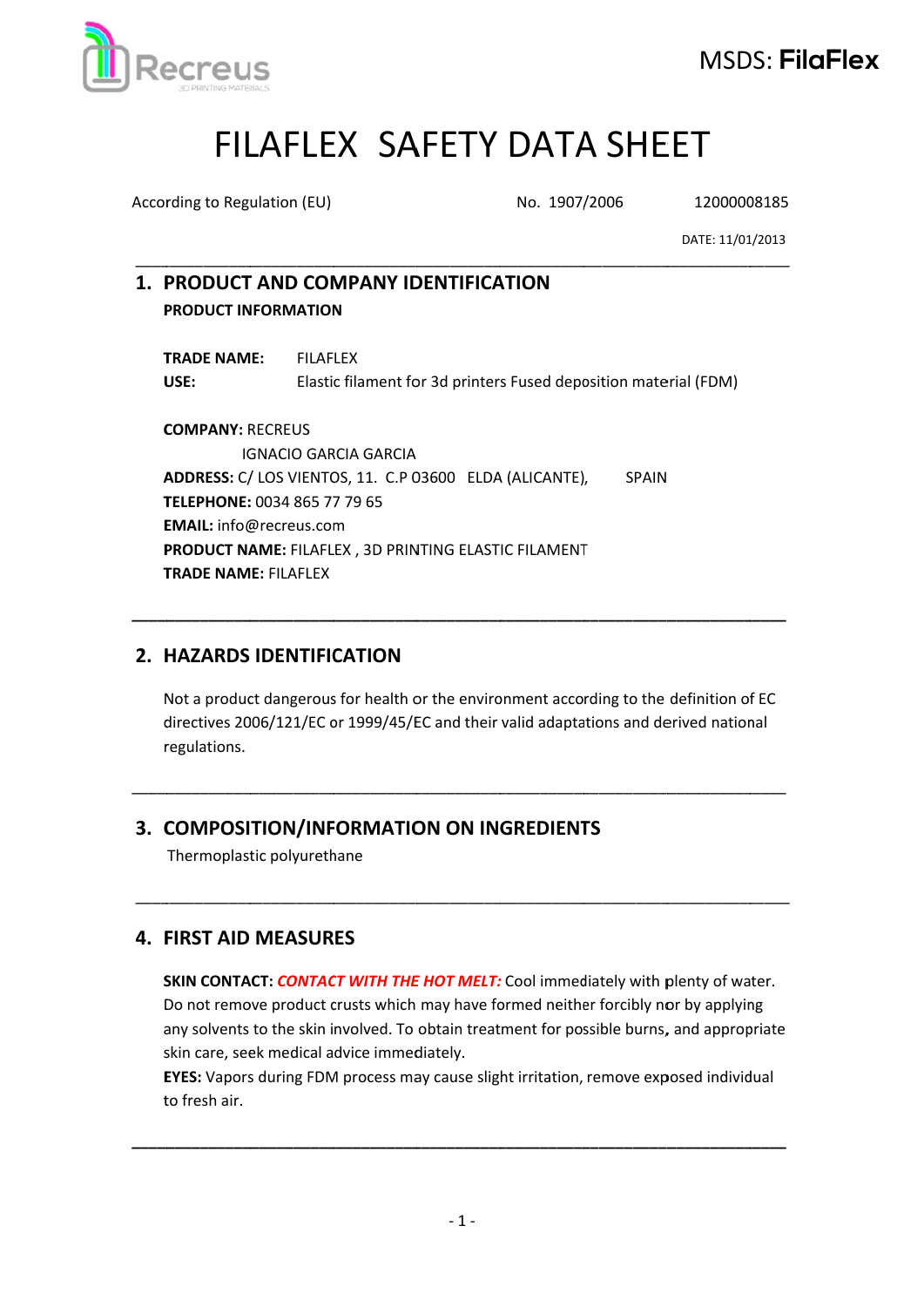

# MSDS: FilaFlex

# **5. FIRE-FIGHTING MEASURES**

Suitable extinguishing media: Water, Foam, Dry chemical Burning releases carbon monoxide, carbon dioxide, oxides of nitrogen and traces of hydrogen cyanide. In the event of fire and/or explosion do not breathe fume. Firemen must wear self-contained breathing apparatus.

Do not allow contaminated extinguishing water to enter the soil, ground-water or surface waters.

#### **6. ACCIDENTAL RELEASE MEASURES**

Personal precautions: Put on protective equipment (see chapter 8). Ensure adequate ventilation/exhaust extraction. Keep unauthorized persons away. Environmental precautions: Do not flush into surface water or sanitary sewer system. Methods for cleaning up: Use mechanical handling equipment. Avoid dust formation. sweep up and shovel into suitable containers for disposal. Additional advice: For further disposal measures see chapter 13.

# 7. HANDLING AND STORAGE

#### **Handling**

Adequate ventilation and if necessary, effective exhaust must be provided at the workplace of fused deposition modeling process.

Provided good ventilation and/or local exhaust systems are used, the Workplace Exposure Limit(s) stated in Chapter 8 should not be exceeded. Dust must be removed by effective exhaust ventilation.

#### **Storage**

Keep container tightly closed and dry. Storage temperature: < 40 °C

# 8. EXPOSURE CONTROLS / PERSONAL PROTECTION

#### **Ventilation:**

During fused deposition modeling operations, use with ventilation adequate to reduce levels of air contaminants below that which may cause personal injury or illness. Local exhaust ventilation that removes air contaminants from the breathing zone is preferred. General, mechanical, or dilution ventilation may be suitable.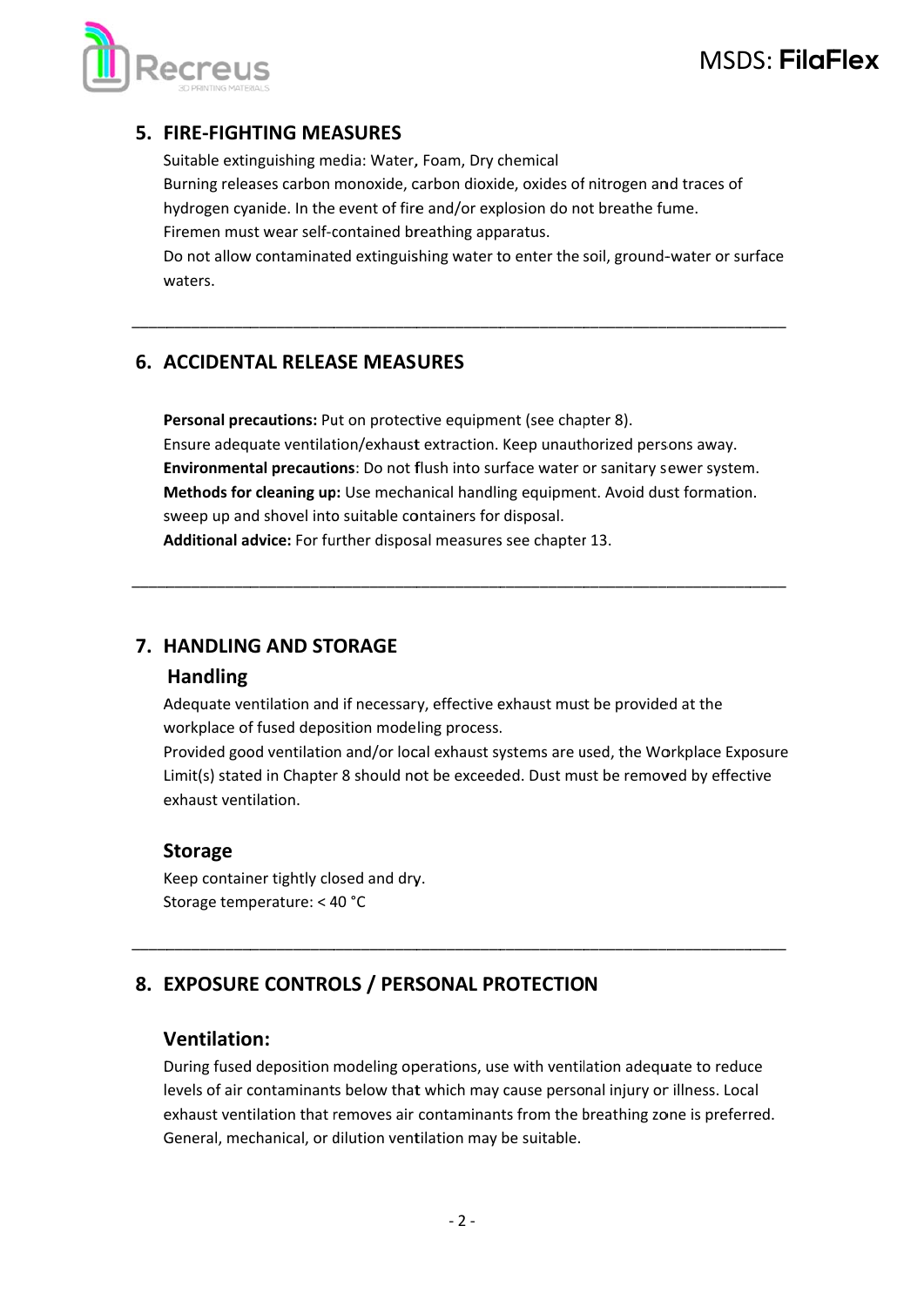

# **Respiratory protection:**

In case of dust formation use respiratory equipment with filter type particle filter P1 according to EN 143.

#### Hand protection:

Suitable materials for safety gloves; EN 374-3: polyvinyl chloride - PVC (>= 0.5 mm) Contaminated and/or damaged gloves must be changed.

#### Eye protection:

Wear eye/face protection.

# Skin and body protection:

Wear suitable protective clothing.

#### **Further protective measures:**

Do not breathe dust/vapor. Grease skin.

# 9. PHYSICAL AND CHEMICAL PROPERTIES

| Colour:                      | different according to coloration |  |
|------------------------------|-----------------------------------|--|
| Form:                        | round section filament            |  |
| Odour:                       | almost odorless                   |  |
| Softening point:             | $>120$ °C                         |  |
| Density:                     | ca. $1,2 \text{ g/cm}^3$          |  |
| Bulk density:                | 500 - 700 kg/m3                   |  |
| Vapour pressure:             | not applicable                    |  |
| Viscosity, dynamic:          | not applicable                    |  |
| Water solubility:            | practically insoluble             |  |
| pH:                          | not applicable                    |  |
| Ignition temperature(flame): | > 210 °C                          |  |
| Autoignition temperature:    | not applicable                    |  |
| <b>Explosion limits:</b>     | not applicable                    |  |
|                              |                                   |  |

# **10. STABILITY AND REACTIVITY**

Hazardous reactions: No hazardous reactions observed.

Hazardous decomposition products: Smouldering or incomplete combustion leads to the formation of toxic gas mixtures consisting mainly of CO, CO2 and nitrogen oxides.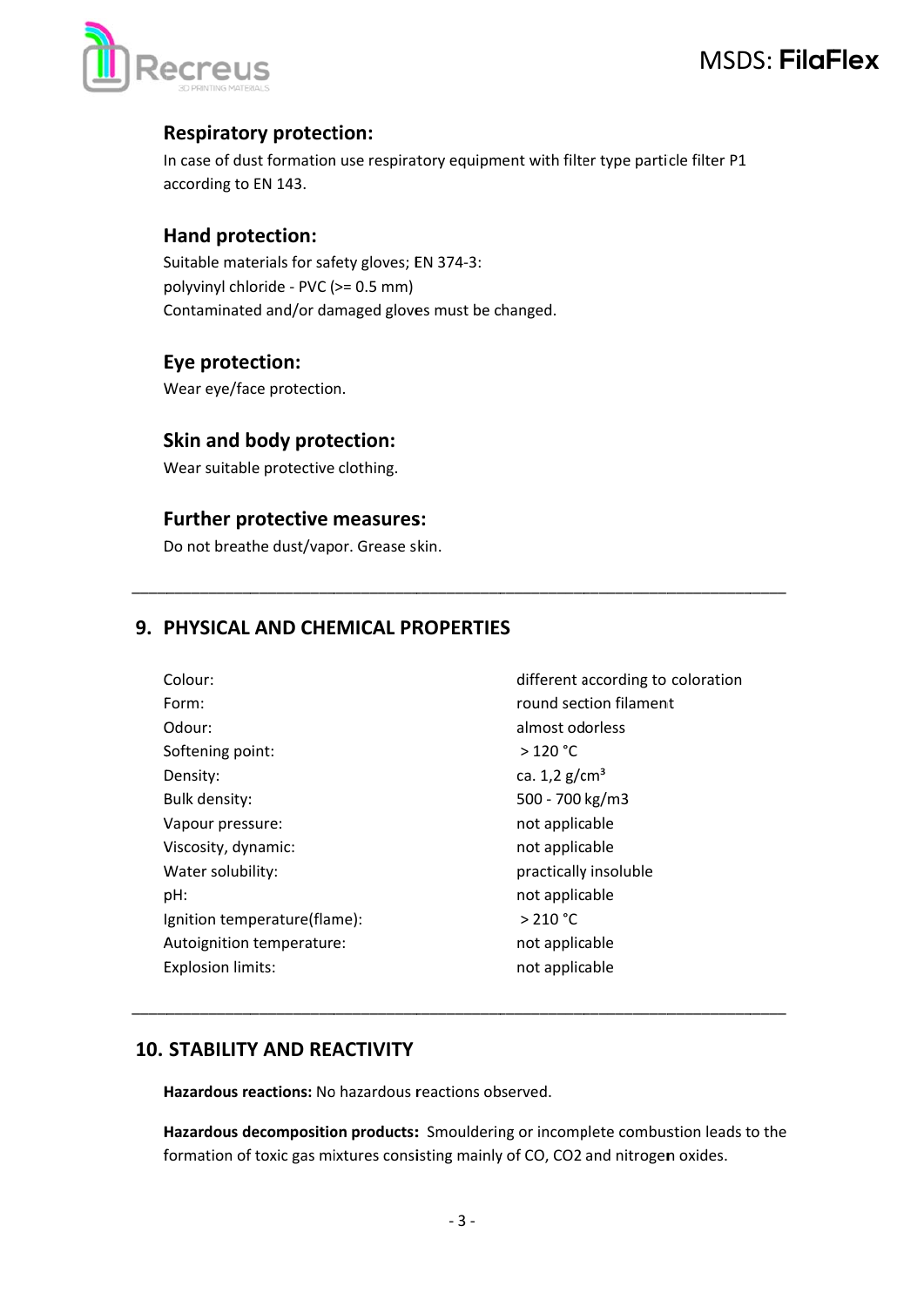

Thermal decomposition: Decomposition begins at 230 °C

### **11. TOXICOLOGICAL INFORMATION**

Acute toxicity LD50 oral, rat: > 5000 mg/kg

Acute toxicity LD50 subcutaneous, rat: > 5000 mg/kg

Primary skin irritation, rabbit: non-irritant

Primary mucosae irritation, rabbit: non-irritant

Skin sensitisation according to Magnusson/Kligmann (maximizing test): No sensitisation established on guinea-pigs

**Additional information:** According to our experience and information the product has no harmful effects on health if properly handled.

# **12. ECOLOGICAL INFORMATION**

#### Further information on ecology:

The product is practically insoluble in water. In view of its consistency and insolubility in water, no ecological problems are to be expected if the product is properly handled. The product is not readily biodegradable.

# **13. DISPOSAL CONSIDERATIONS**

Dispose in accordance with applicable international, national and local laws, ordinances and statutes. For disposal within the EC, the appropriate code according to the European Waste Catalogue (EWC) should be used.

After containers have been emptied as thoroughly as possible (e.g. by pouring, scraping or draining until "drip-dry"), they can be sent to an appropriate collection point set up within the framework of the existing take-back scheme of the chemical industry. Containers must be recycled in compliance with national legislation and environmental regulations.

The product is suitable for mechanical recycling. After appropriate treatment it can be remelted and reprocessed into new moulded articles. Mechanical recycling is only possible if the material has been selectively retrieved and carefully segregated according to type.